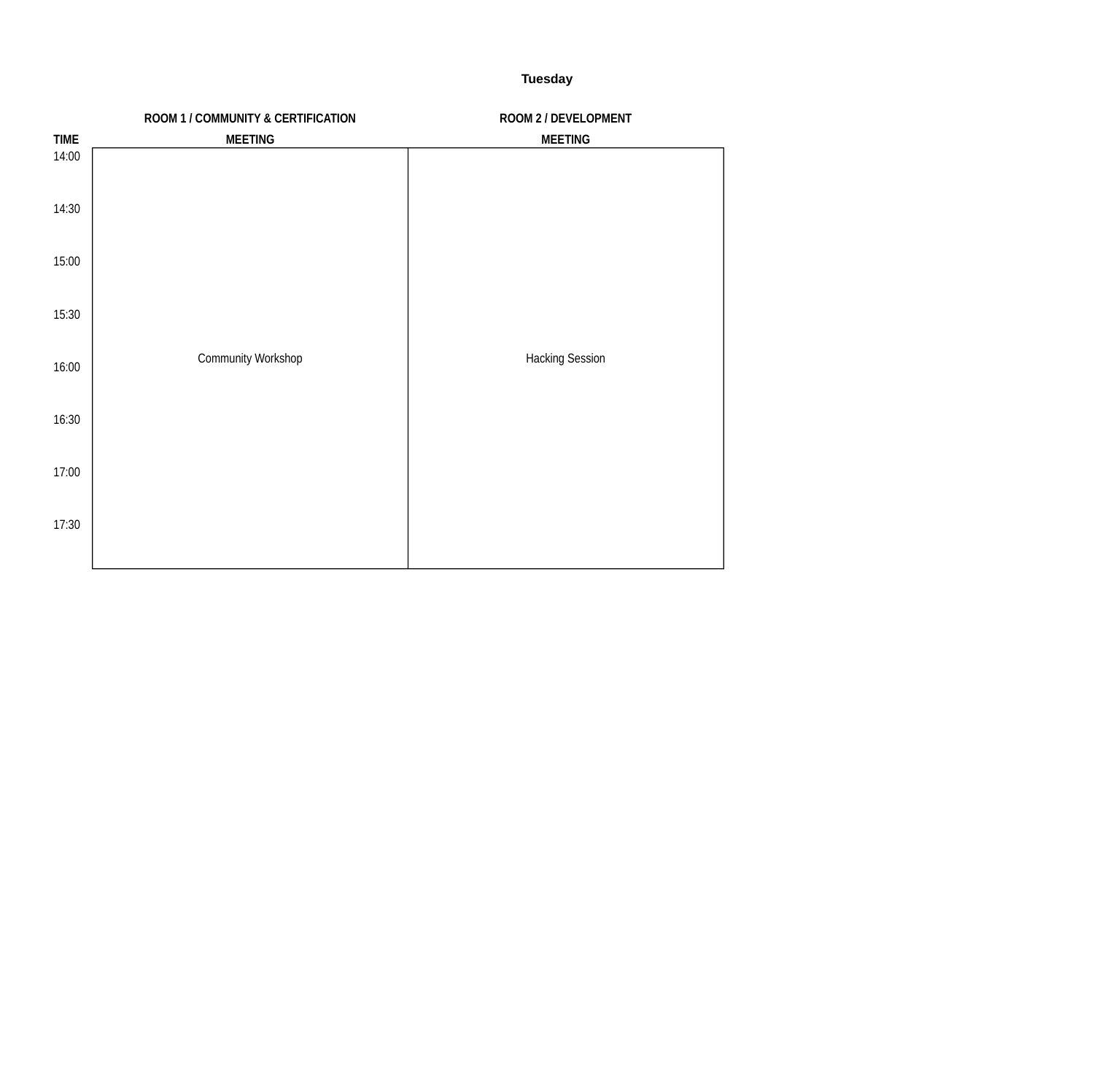### **Wednesday**

### **LUNCH BREAK**

| ROOM 1 / OPENING/CLOSING & DEVELOPMENT            |                                                       | ROOM 2 / CERTIFICATION, COMMUNITY & MARKETING |                | ROOM 3 / BUSINESS, ODF & MIGRATIONS |                |
|---------------------------------------------------|-------------------------------------------------------|-----------------------------------------------|----------------|-------------------------------------|----------------|
| <b>SPEECH</b>                                     | <b>SPEAKER</b>                                        | <b>SPEECH</b>                                 | <b>SPEAKER</b> | <b>SPEECH</b>                       | <b>SPEAKER</b> |
| Welcome and Introduction<br><b>Opening Remark</b> | Organization<br>Authorities<br>Marina Latini          |                                               |                |                                     |                |
| State of the Project                              | Florian Effenberger<br>Michael Meeks<br>Italo Vignoli |                                               |                |                                     |                |
| <b>Sponsor Keynotes</b>                           | Sponsors                                              |                                               |                |                                     |                |

| <b>SPEECH</b>                                                        | <b>SPEAKER</b>                            | <b>SPEECH</b>                                                                                          | <b>SPEAKER</b>                    | <b>SPEECH</b> | <b>SPEAKER</b> |
|----------------------------------------------------------------------|-------------------------------------------|--------------------------------------------------------------------------------------------------------|-----------------------------------|---------------|----------------|
| Development mentoring, what's next?                                  | Jan Iversen                               | Talking to the press                                                                                   | Mike Saunders                     |               |                |
| More Songs About Building and Foot                                   | Stephan Bergman                           | Competitive marketing strategies for<br>LibreOffice                                                    | Italo Vignoli                     |               |                |
| The future of OpenCL in LibreOffice                                  | <b>Tor Lillqvist</b>                      | Answering the most common non technical<br>questions                                                   | Italo Vignoli                     |               |                |
| Integrate your applications with LibreOffice<br>using LOK GTK widget | Pranav Kant                               | The difficulties of creating a community,<br>keeping it healthy and event organizations<br>in Albania. | Anxhelo Lushka<br>Redon Skikuli   |               |                |
| Layercake: From UNO code down to the<br><b>Writer Core</b>           | <b>Bjoern Michaelsen</b>                  | LibreOffice with a female touch: where have<br>all the women gone?                                     | <b>Katarina Behrens</b>           |               |                |
| Screenshotting your way through the code<br>base                     | <b>Katarina Behrens</b><br>Armin Le Grand | Where are women in LibreOffice?                                                                        | Jona Azizaj                       |               |                |
| VCL OpenGL backend performance<br><i>improvements</i>                | <b>Tomaz Vajngerl</b>                     | WORKSHOP: How to increase the                                                                          | Jona Azizaj                       |               |                |
| <b>Too Many VclPlugs</b>                                             | Caolan McNamara                           | participation to make the project more<br>inclusive                                                    | Katarina Behrens<br>Marina Latini |               |                |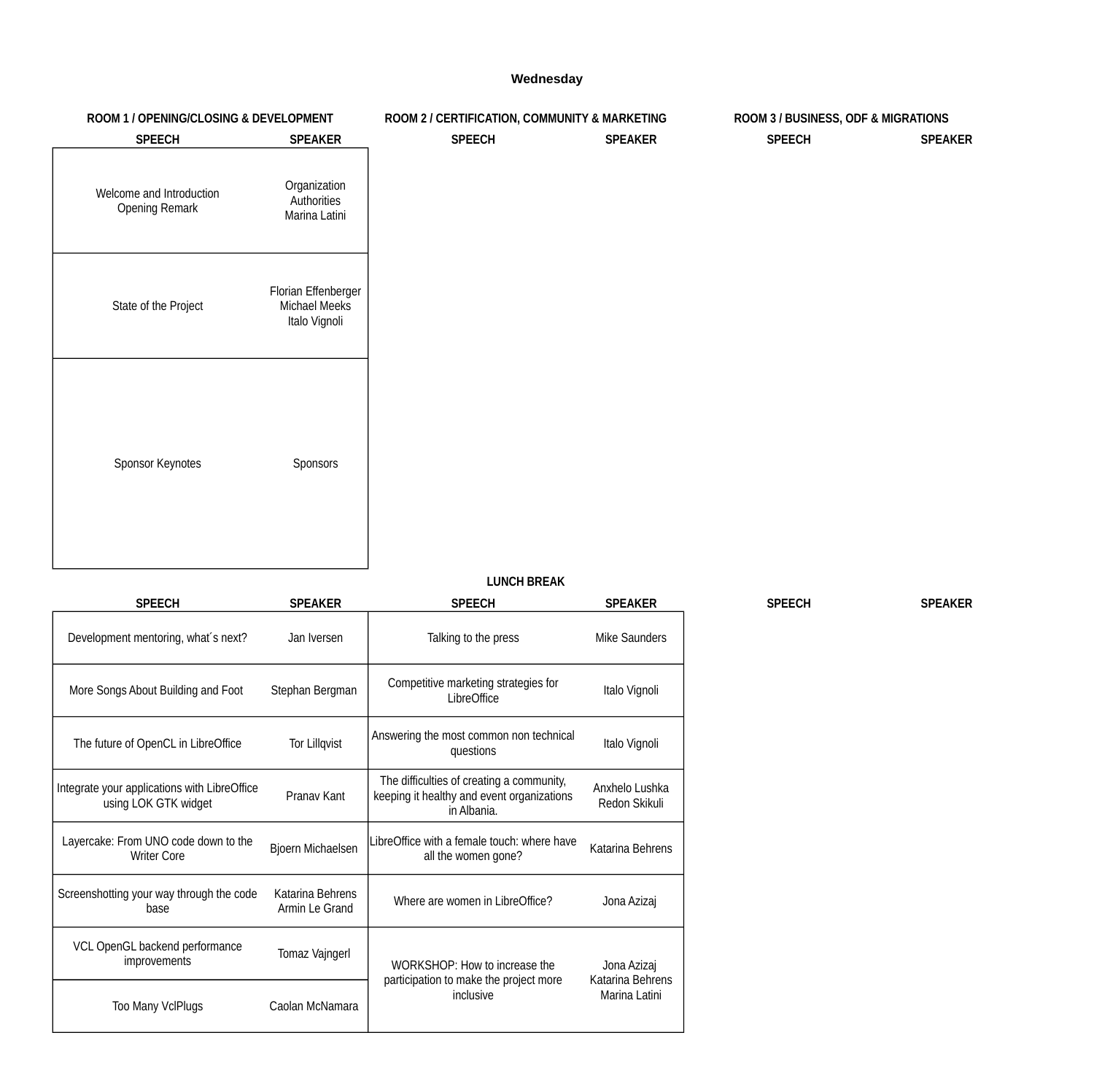# **Thursday**

|             | <b>ROOM 1 / OPENING/CLOSING &amp; DEVELOPMENT</b>                                                                    |                            | ROOM 2 / CERTIFICATION, COMMUNITY & MARKETING                                   |                           | <b>ROOM 3 / BUSINESS, ODF &amp; MIGRATIONS</b>                                                        |                                                   |
|-------------|----------------------------------------------------------------------------------------------------------------------|----------------------------|---------------------------------------------------------------------------------|---------------------------|-------------------------------------------------------------------------------------------------------|---------------------------------------------------|
| <b>TIME</b> | <b>SPEECH</b>                                                                                                        | <b>SPEAKER</b>             | <b>SPEECH</b>                                                                   | <b>SPEAKER</b>            | <b>SPEECH</b>                                                                                         | <b>SPEAKER</b>                                    |
| 9:00        | <b>Engineering Steering Committee</b>                                                                                | Caolan McNamara            | Improving LibreOffice usability: fixing<br>symbolic / hyperlink issues on Linux | <b>Martin Nathansen</b>   | Something about LibreOffice Macros                                                                    | Franklin Weng                                     |
| 9:30        |                                                                                                                      |                            | Graphic design with LibreOffice and<br>LibreLogo                                | László Németh             | Convincing organizations to contribute                                                                | <b>Eric Ficheux</b>                               |
| 10:00       | Calc Tiled Rendering                                                                                                 | Ashod Nakashian            | Financing solutions yes, but why?                                               | Jean-Philippe<br>Mengual  | LibreDifesa: Italian Defence choosed<br>LibreOffice                                                   | Sonia Montegiove                                  |
| 10:30       | Calc Beyond Cells                                                                                                    | Eike Rathke                | Hidden Gems in Draw / Impress                                                   | Armin Le Grand            | Feedback about the migration of Nantes<br>Métropole & the City of Nantes                              | <b>Eric Ficheux</b>                               |
| 11:00       | Improved digital signature handling in<br>LibreOffice                                                                | Miklos Vajna               | Localization community in Taiwan:<br>challenges                                 | Jeff Huang                | LibrexTutti (Libre4All:The migration to<br>LibreOffice of the National Institute for Deaf<br>in Rome) | Emma Pietrafesa<br>Sonia Montegiove               |
| 11:30       | Unify low level text layout in LibreOffice                                                                           | Khaled Hosny               | Tools for translators / pootle feedback                                         | <b>Christian Lohmaier</b> | LibreOffice and ODF at the State University<br>of Sao Paulo: current status                           | Valdir Barboza<br>Douglas Vigliazzi               |
| 12:00       | Collaborative editing using LibreOfficeKit                                                                           | Miklos Vajna               | New I10ntools, a vision                                                         | Jan Iversen               | Taiwan migration to ODF: progress,<br>problems and what to do next                                    | Franklin Weng                                     |
| 12:30       | Why and what could be done by volunteers<br>to make LO accessible?                                                   | Jean-Philippe<br>Mengual   | The other 6000 languages                                                        | Martin Hosken             | Saving ODF XML of Change-tracking as a<br>Sequence of Pre-defined Changes                             | <b>Svante Schubert</b><br><b>Thorsten Behrens</b> |
| 13:00       |                                                                                                                      |                            | <b>LUNCH BREAK</b>                                                              |                           |                                                                                                       |                                                   |
| <b>TIME</b> | <b>SPEECH</b>                                                                                                        | <b>SPEAKER</b>             | <b>SPEECH</b>                                                                   | <b>SPEAKER</b>            | <b>SPEECH</b>                                                                                         | <b>SPEAKER</b>                                    |
| 14:00       | UI Hacking explained, episode 2: Revenge<br>of sfx2 dispatch API                                                     | Katarina Behrens           |                                                                                 |                           |                                                                                                       |                                                   |
| 14:30       | How users operate LibreOffice Draw                                                                                   | <b>Heiko Tietze</b>        | Silverstripe Workshop                                                           | <b>Christian Lohmaier</b> |                                                                                                       |                                                   |
| 15:00       | A year in LibreOffice's RTF support                                                                                  | Miklos Vajna               |                                                                                 |                           | <b>OSBA Interoperability Meeting</b>                                                                  | <b>Thorsten Behrens</b>                           |
| 15:30       | UX of the Area fill style: From issues to the<br>new dialog                                                          | <b>Heiko Tietze</b>        | Documentation Workshop                                                          | <b>Olivier Hallot</b>     |                                                                                                       |                                                   |
| 16:00       |                                                                                                                      |                            | <b>GROUP PICTURE</b>                                                            |                           |                                                                                                       |                                                   |
| 16:30       | "Typical" bugs of LibreOffice in Japanese<br>environment                                                             | Kei Tasaki<br>Shinji Enoki |                                                                                 |                           | <b>OSBA Interoperability Meeting</b>                                                                  | <b>Thorsten Behrens</b>                           |
| 17:00       | Evaluation of LibreOffice – MS Office<br>interoperability and automated bisection of<br>interoperability regressions | Miloš Šrámek               | <b>Marketing Workshop</b>                                                       | Uwe Altmann               | <b>ODF Normalization</b>                                                                              | Alexander Mayer                                   |
| 17:30       | <b>Functional Document Testing</b>                                                                                   | <b>Michael Stahl</b>       |                                                                                 |                           | Central configuration management of<br>LibreOffice in Windows server environment                      | <b>Andras Timar</b>                               |